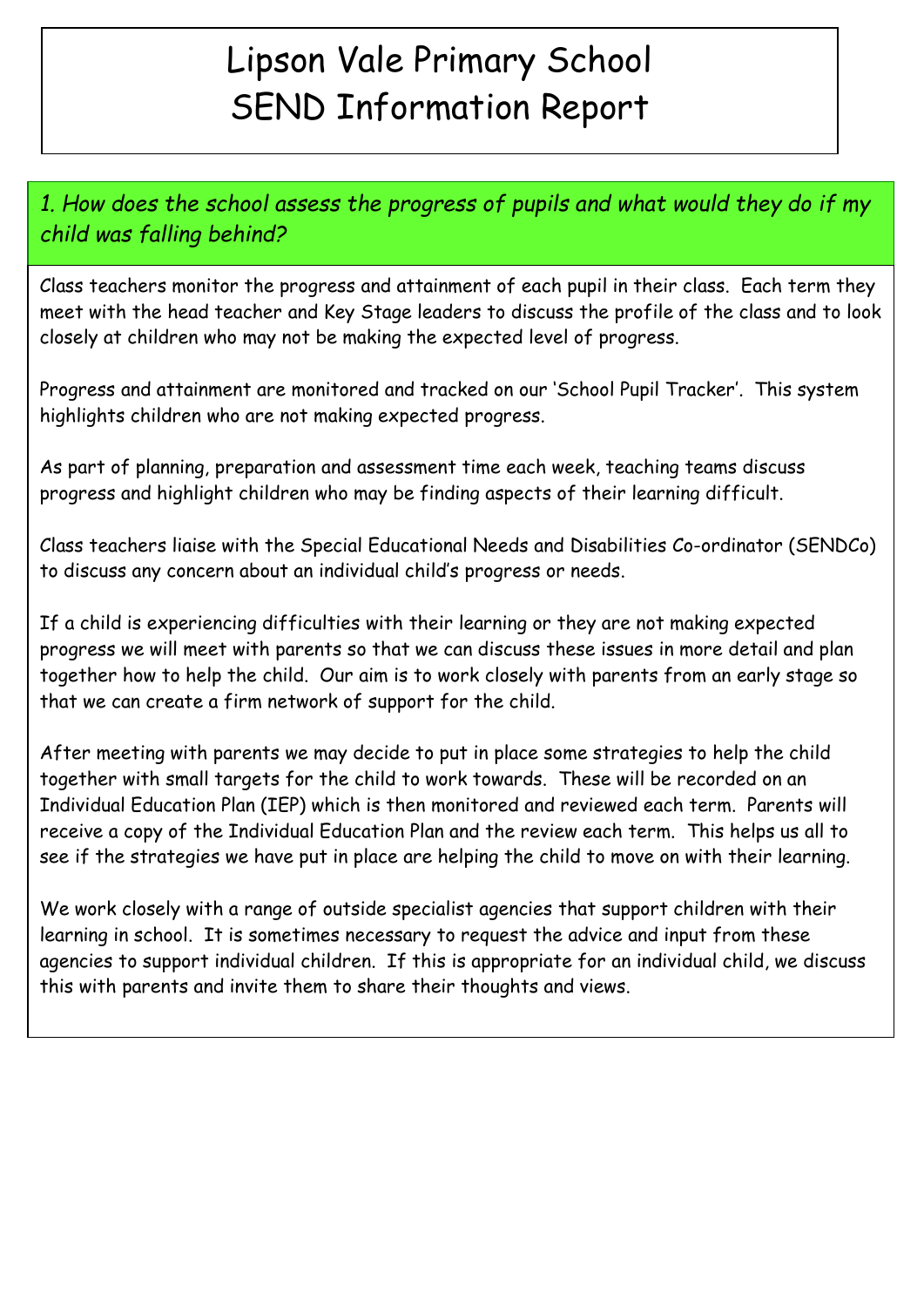#### 2. How Accessible is the school environment?

Access to the school site is through a gate and then steps or a ramp.

There is a lift providing access to the first floor of the building for anyone unable to use the stairs.

We provide access to a disabled toilet.

If English is not a first language for parents we make every effort to help them understand and follow information from school including letters, dates and other important information. For children we support their understanding and learning as needed by using additional materials and resources.

For children with physical or medical needs we receive guidance, advice and training from the relevant medical professionals, School and Community Nursing Service and outreach support. We liaise closely with parents to ensure that we meet each child's needs as fully as possible.

The following policies provide further information:

- Inclusion Policy
- Supporting Pupils at School with Medical Conditions

#### 3. Where can I find information about the school approach to pupils with SEND?

The Special Educational Needs and Disability Code of Practice provides guidance and practical advice on how schools should carry out their statutory duties to identify, assess and make provision for children and young people with special educational needs.

The Code of Practice was revised in 2014. This was then updated again shortly afterwards and the new:

Special educational needs and disability code of practice: 0 to 25 years came into force in April 2015

Our SEN Information Report, available on our school website, provides information about our approach to supporting and helping children with additional needs and also their families.

You may also wish to refer to the school prospectus or our SEND Policy which are available on the school website and from the school office.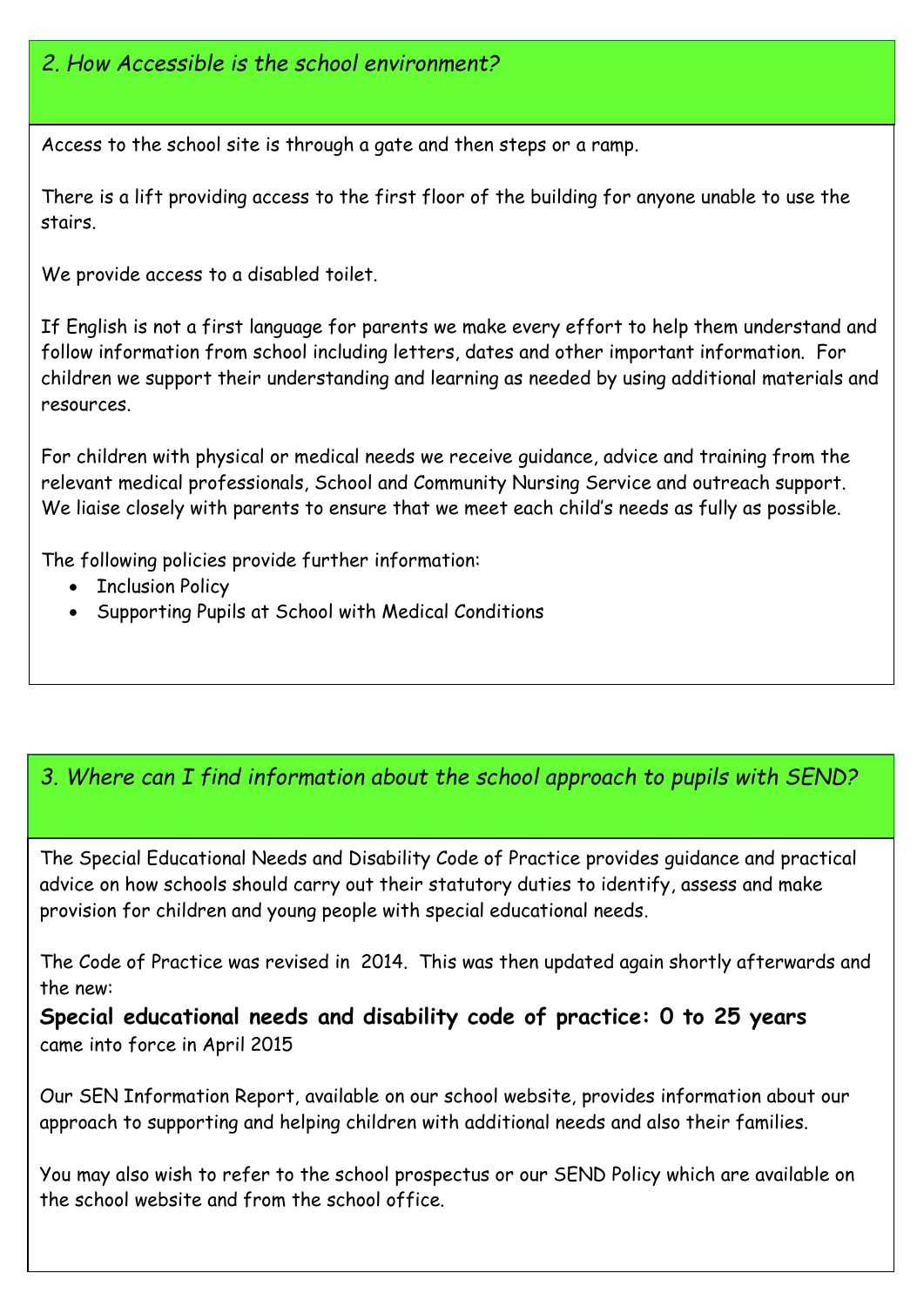4. Who is the person responsible for children with SEND?

The Special Educational Needs and Disabilities Co-ordinator (SENDCo) is responsible for organising and monitoring the overall SEND arrangements throughout the school.

At Lipson Vale Primary School the SENDCo is: Mrs Kate Timony.

Governors are regularly updated throughout the year about the area of SEND. A member of the Governing Body with an interest in SEND also links with the SENDCo support and monitor this area.

#### 5. How do I contact the person responsible for SEND or arrange to meet them?

If you have a concern about your child's progress and learning or there is something about SEND you would like to discuss you can talk to the class teacher or meet with the Special Educational Needs and Disabilities Co-ordinator (SENDCo).

You can request a meeting with the SENDCo by speaking to your child's class teacher or by contacting the main school reception and asking for Mrs Timony 01752 224801

During the spring and summer terms 2018 the SENDCo will be holding regular 'drop in' sessions where parents can raise an initial concern about their child or have a quick catch up. Times for these will be available in the weekly newsletter 'Notes from the Vale' and also at the main school reception.

Please book a time slot at the school reception.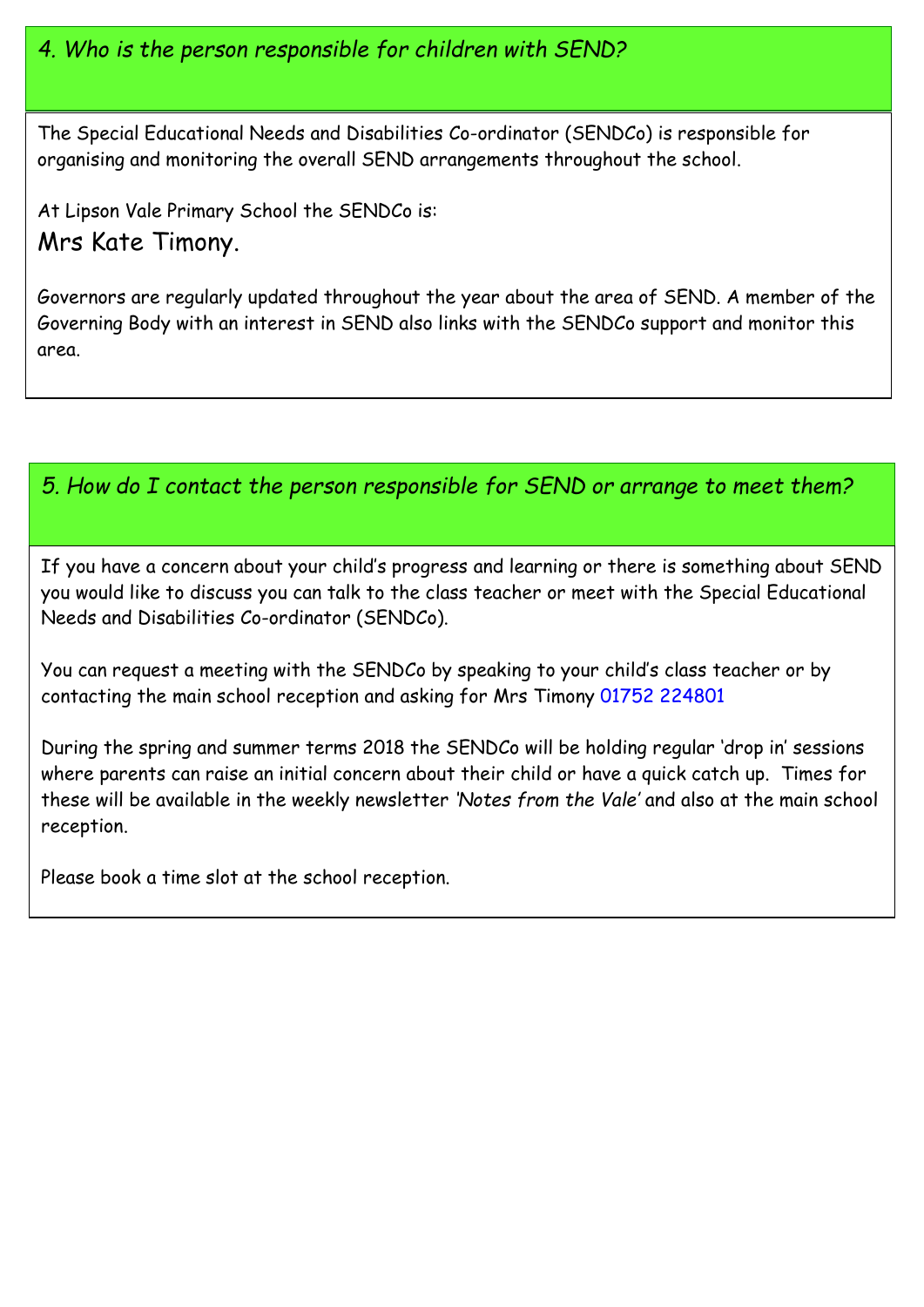#### 6. What support can the school provide for children with SEND?

We believe that it is valuable to work in partnership with parents to support their child at school. As an inclusive school we aim to put children at the centre of their learning experience and we work hard to understand and meet their individual needs. Through carefully planned classroom teaching we aim to provide children with opportunities and challenges to help them to meet their potential in all areas.

We recognise that any child may at some point in their education face barriers to learning or experience difficulties. This can have an impact upon progress, attainment, self-esteem and confidence. We aim to identify and minimise potential barriers for all pupils by looking at class profiles, assessments and by monitoring teaching and learning, evaluating lessons, holding parent meetings and reporting to parents.

Children experiencing difficulties with their learning may be supported in a variety of ways depending on their area of need. Class teachers strive to carefully plan a child's next steps in learning and monitor the impact of any additional support or intervention that is given.

Children may take part in targeted intervention activities to practise skills, build confidence or fill gaps in knowledge and understanding.

 appropriate to support and enhance independent learning. Class teachers may make small adaptations to resources or provide additional materials where

Tasks may be broken down into smaller more manageable steps.

Teaching assistants may provide additional guidance and help during a lesson and they also lead small group work to address a highlighted area of need.

 Each class is supported by a class-based teaching assistant. We also have a small team of nonclass based teaching assistants who respond to different needs across the school. Although their work largely centres largely on the pupils who experience a higher level of difficulty, this is provided through a team approach rather than one to one support. These teaching assistants work across the school within class and also within our ' Inclusion Base' where they can also provide some small group work. More information about this is available from the SENDCo.

Some children may be identified as needing additional specialist guidance from one of the agencies working with our school. Referrals will only be made after consultation and discussion with parents. Agencies advising school on how to support individual children provide written reports which are shared with parents.

An Individual Education Plan (IEP) may be written for children who need some additional provision to support their learning. This briefly outlines: the area of difficulty they are experiencing, targets/next steps they need to make in order to move on with their learning and the provision the school has put in place to help them to make these next steps. There is also advice about how parents can help at home. The IEP is reviewed each term and where appropriate a new one written.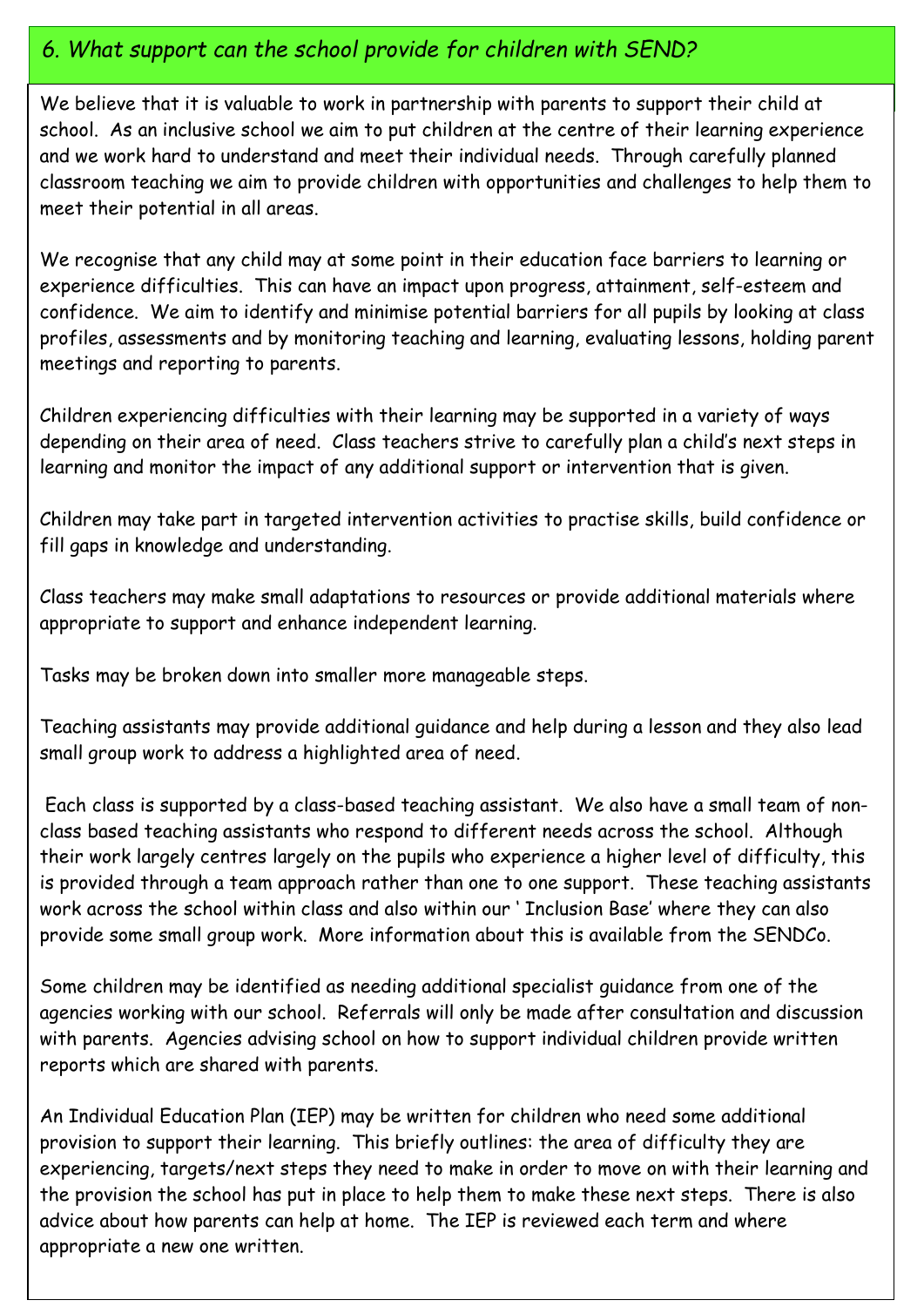#### 7. What training or specialist expertise does your staff have around SEND?

Ī All teaching staff have qualified status QTS. They have opportunities to update their skills and knowledge through continuing professional development and also by working closely with the different agencies supporting individual children.

Teaching Assistants regularly share knowledge, skills and expertise with each other. They also work closely with the different agencies supporting individual children throughout the school.

Within each team there is a member of staff who is qualified in first aid.

Staff working closely with children who have specific physical or medical needs receive training, guidance and support from the relevant medical professionals.

All staff have access to information and updates regarding specific areas of special educational needs. Where a training need is identified we make every effort to address this in order to meet the needs of our pupils.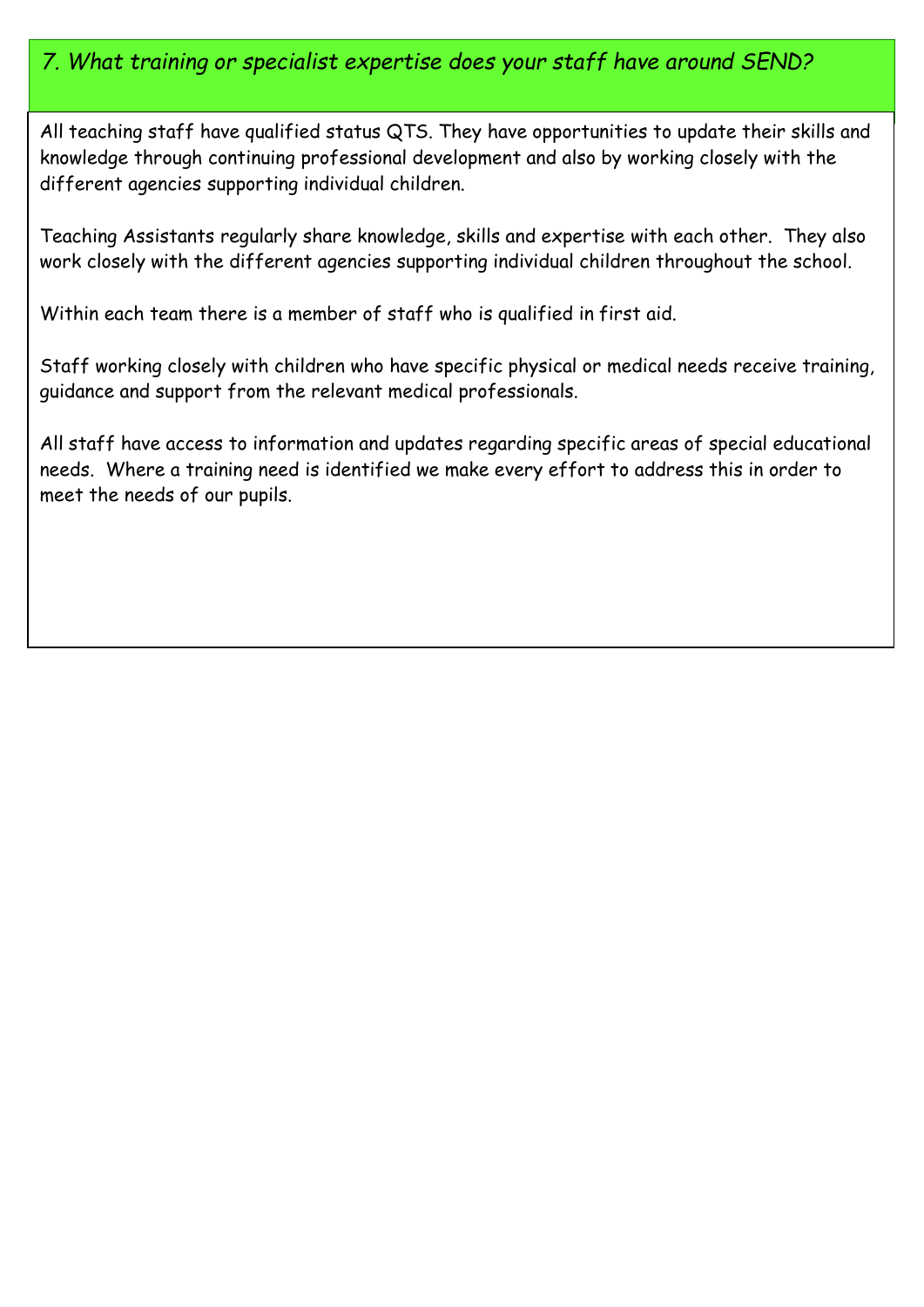# 8. What further external support can the school access and when would this happen?

Our school works closely with a range of outside support agencies including:

Educational Psychology Service Multi Agency Support Team Speech and Language Service Communication Interaction Team

As part of our response to a child's difficulty we monitor and review the impact of any support strategies or interventions that have been implemented before deciding how to move forward. This includes liaising with parents to find out how they feel things have been going. If it is decided that the child is still finding an aspect of their learning difficult or there has been little or no progress we may decide to take the next step and seek some more specialist advice. This step will be taken only after full consultation and agreement with parents.

From time to time a child may experience such clear or significant difficulties with their learning or behaviour that we need to seek the advice and guidance of an outside agency as a first step in our response to meeting their needs. As before this step will only be taken after full consultation and agreement with parents.

 SENDCO or from the Plymouth Online Directory (see the link below). If school or parents have significant concerns that all the provision in place cannot meet a child's needs then a request can be made to the Local Authority to carry out a statutory assessment of your child's needs. You can find further information about this from the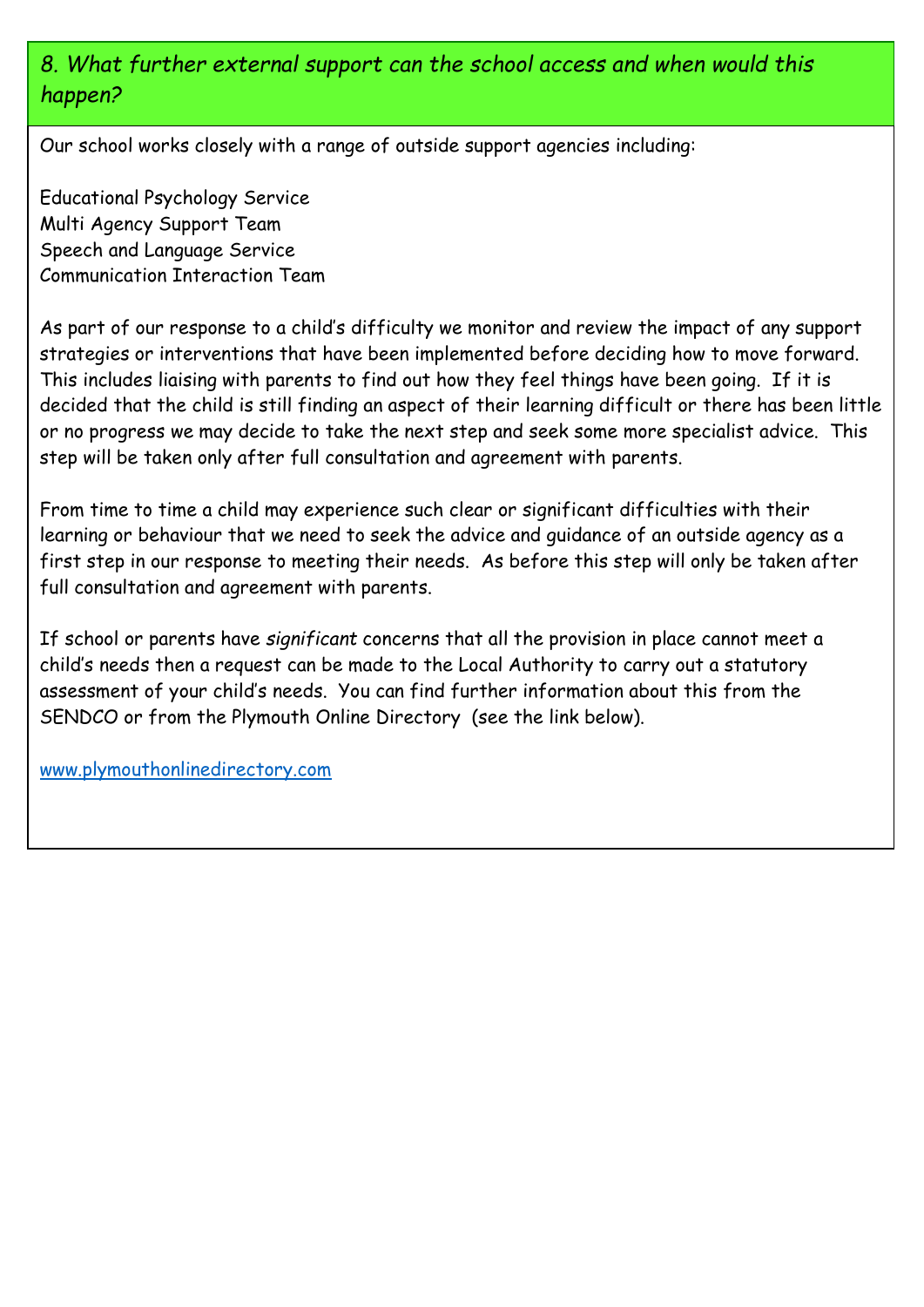# 9. Who can I contact to provide additional support and advice for my family?

Your child's class teacher is often the first step you may wish to take if you have a worry or concern about your child.

You can also arrange a meeting with the SENDCo by coming to the main school reception or telephoning (01752 224801)

At Lipson Vale Primary we also have a Parent Support Advisor who is available to meet with you and discuss any issues or problems you may be experiencing. She can talk with you about what to do next and also signpost you to other relevant agencies that may be able to help and support.

Our Parent Support Advisor is called Mrs Elaine Bromhead. She can be contacted through the main school reception 01752 224801

More information about additional areas of support can be found on the Plymouth Online Directory (see the link below).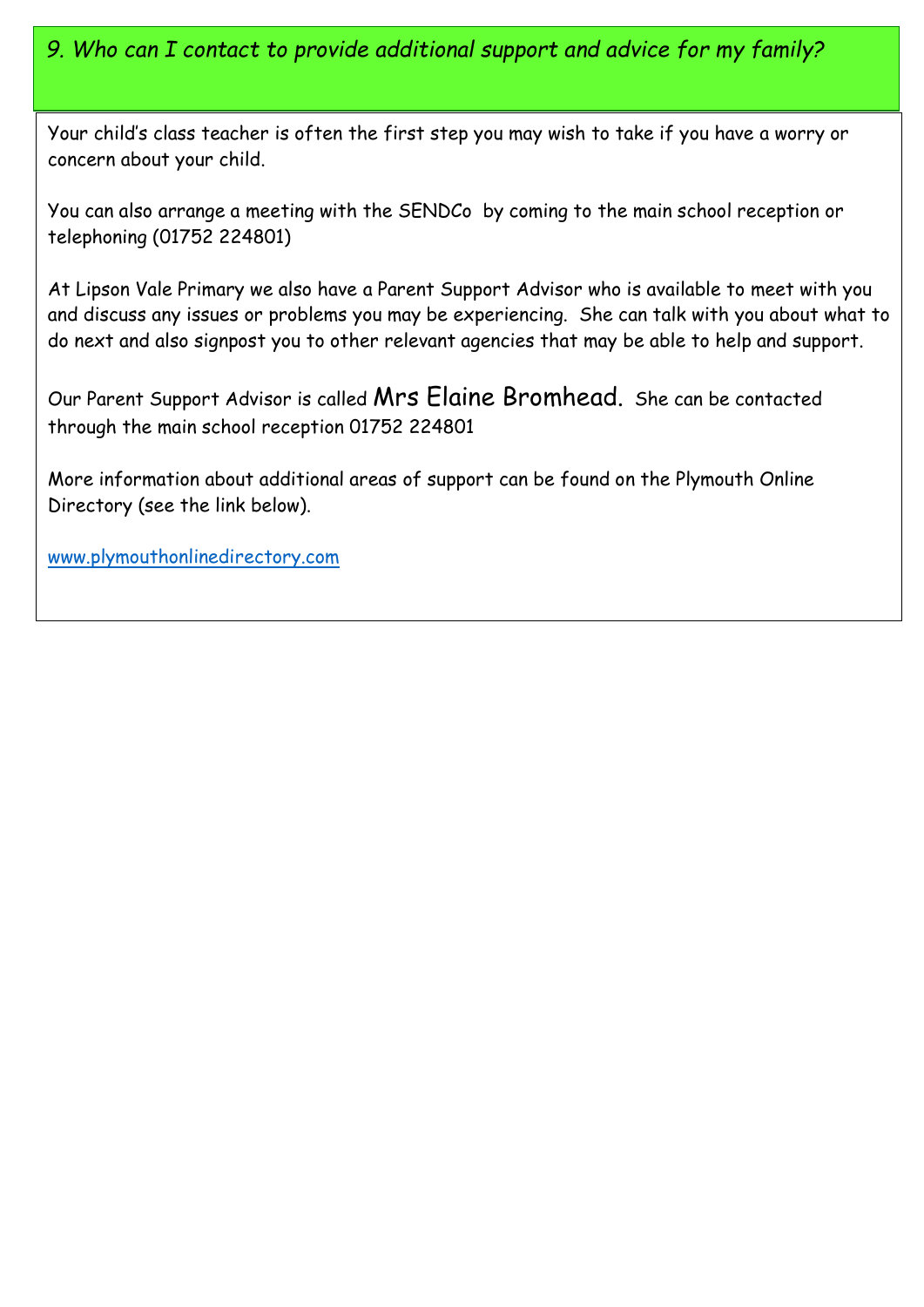10. How are parents/carers and children with SEND supported to share their views and concerns and work alongside the school?

Class teachers and Teaching Assistants provide feedback to children as part of their marking and assessment. Pupils are encouraged to communicate to the class teacher how they feel they have progressed with a piece of work and to talk about things that they have found difficult.

Children with additional needs who have an Individual Education Plan are encouraged to add their own target to the plan. Information about the targets and the provision put in place are shared with the child. When the Individual Education Plan is reviewed, the child is given the opportunity to share their views with the class teacher or the teaching assistant.

Staff encourage children to take a pride in their learning and to develop some ownership and responsibility for it. Where a child is experiencing an ongoing area of difficulty, we will try to spend time with them to understand more about this. Together with the child we build a profile and look at their strengths; areas for development and strategies that are helpful. We call this a 'One Page Profile' and it can be used to support the child with their learning, social skills, confidence.

Parents are encouraged to attend the parent meetings held during the year. This is an opportunity to discuss progress, attainment, areas of difficulty. Children are encouraged to attend these meetings with their parents and to join in with these discussions.

When making referrals to outside agencies for additional advice and guidance we meet with parents to discuss their concerns, thoughts and views. Children are also encouraged to share their own views and this is recorded on the referral form.

All children have opportunities to raise issues or concerns with the School Council. Points are discussed at School Council meetings and reported back to class teachers and classes as appropriate.

Parents have access to a regular coffee morning where they can meet other parents, ask for information and find out more about the school.

At all times our aim is to work together in partnership with parents to support their child's learning.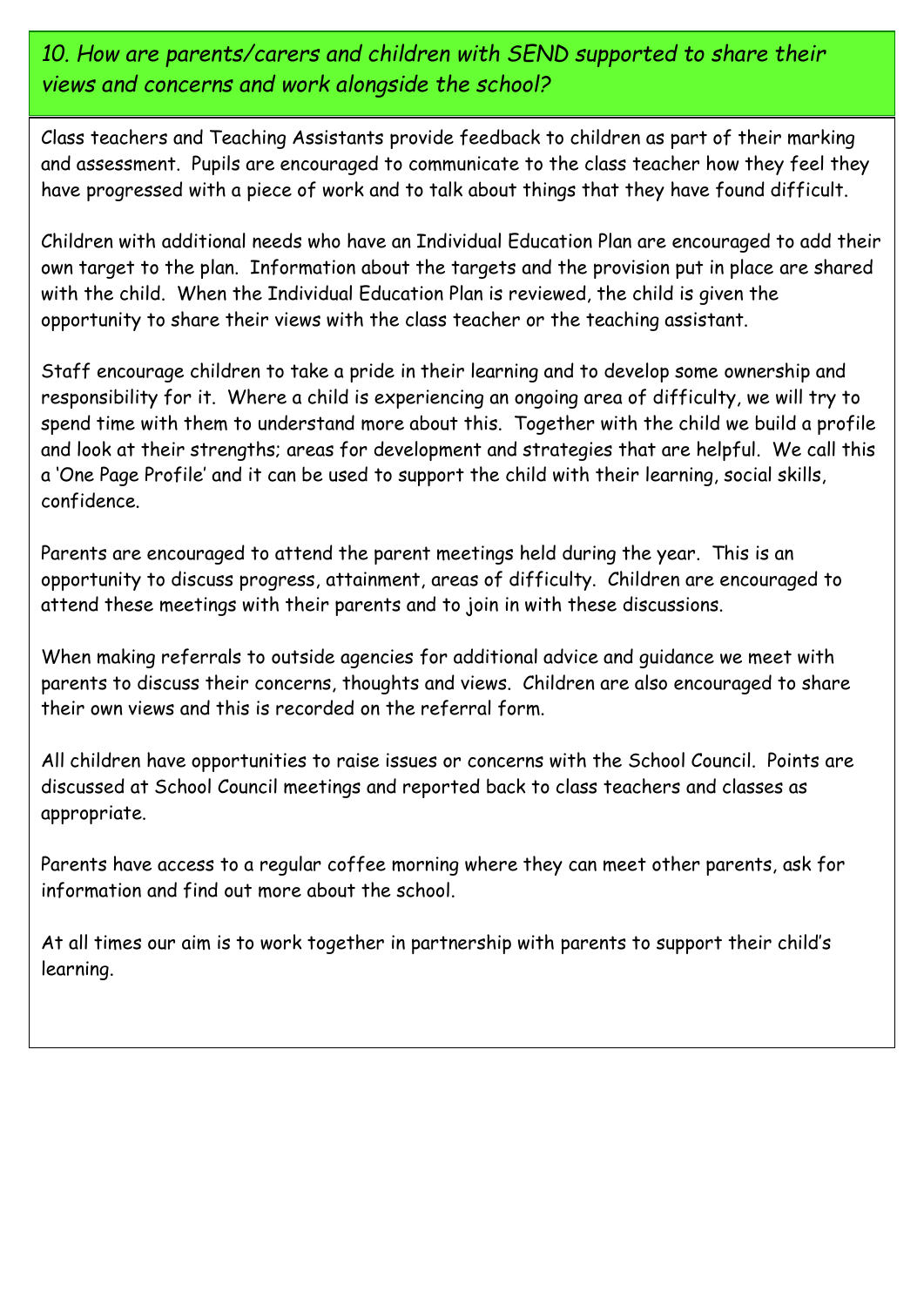### 11. If I am not happy with the provision at the school, how can I share my concerns or make a complaint?

We hope that by working closely with parents we can form a strong and successful relationship. Members of staff are keen to work with you to address any concerns or worries you may have.

If you are unclear about the provision and support in place for your child or if you have a complaint, please come and talk to us so that we can address the problem.

People who can help you are: The class teacher SENDCo Parent Support Advisor Head Teacher

Plymouth Information, Advice &Support for SEND (PIAS), offer impartial, clear help and advice

# 01752 258933 / 0800 953 1131

See the link below:

http://www.plymouthias.org.uk/

More information is available on the Plymouth Online Directory: